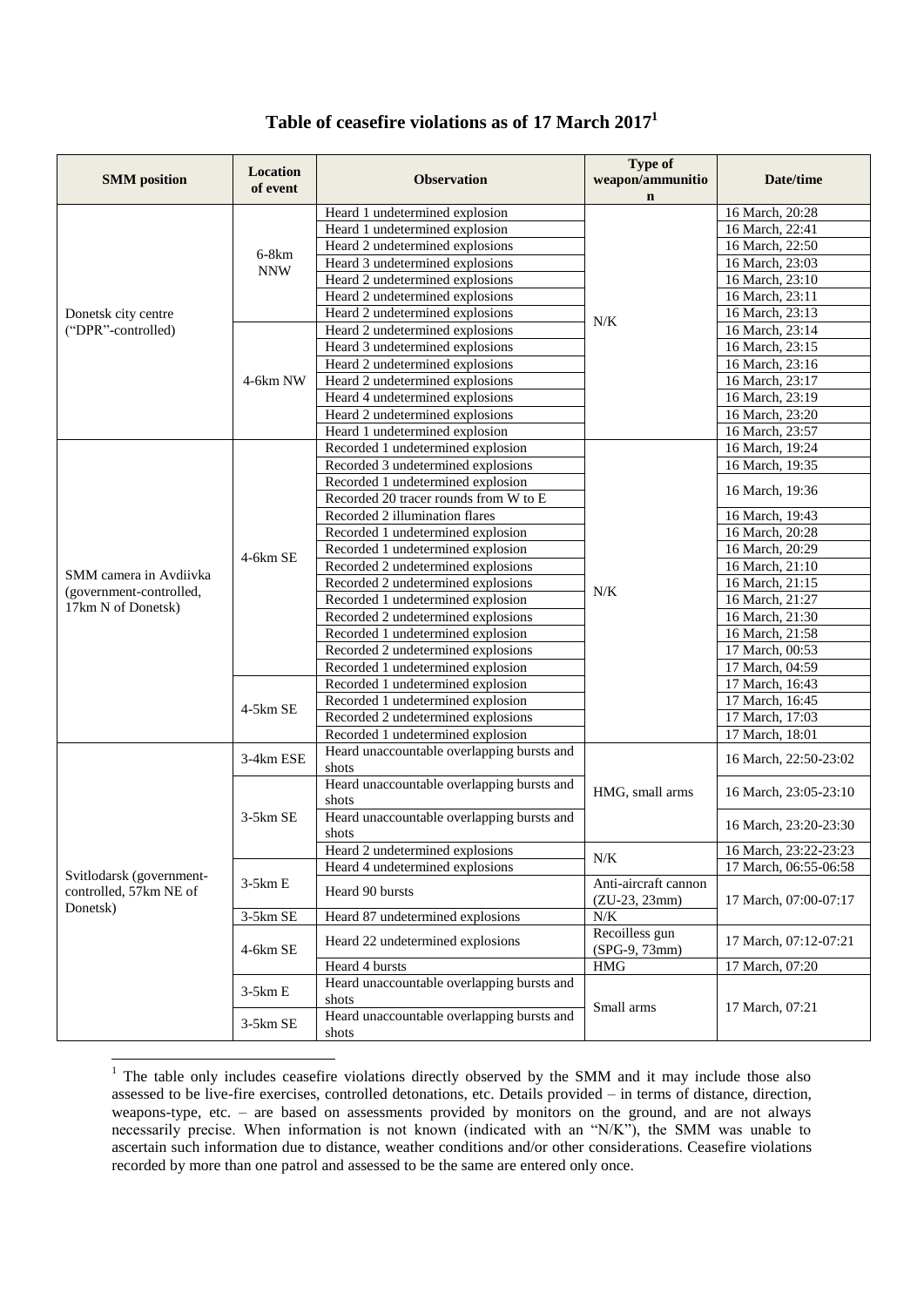|                                                                       |                         | Heard 5 undetermined explosions                                   | Recoilless gun                    | 17 March, 07:23                    |
|-----------------------------------------------------------------------|-------------------------|-------------------------------------------------------------------|-----------------------------------|------------------------------------|
|                                                                       | $3-6km S$               | Heard 5 undetermined explosions                                   | (SPG-9, 73mm)                     | 17 March, 07:28-07:32              |
|                                                                       | $2-6km$ SE              | Heard unaccountable overlapping bursts and<br>shots               | HMG, small arms                   | 17 March, 07:30-07:33              |
|                                                                       | $2-6km E$               | Heard 6 undetermined explosions                                   |                                   | 17 March, 07:33-07:38              |
|                                                                       | 4-6km SE                | Heard 1 undetermined explosion                                    |                                   | 17 March, 07:38                    |
|                                                                       | $4-5km E$               | Heard 17 explosions (impacts)                                     | N/K                               | 17 March, 07:40-07:43              |
|                                                                       | 4-6km ESE               | Heard 21 undetermined explosions                                  |                                   | 17 March, 07:43-07:47              |
|                                                                       |                         | Heard 14 undetermined explosions                                  |                                   | 17 March, 08:17-08:18              |
|                                                                       | 6km ESE                 | Heard 7 undetermined explosions                                   | N/K                               | 17 March, 13:47-13:53              |
|                                                                       | $4-5km$ SE              | Heard 12 undetermined explosions                                  |                                   | 17 March, 13:52-14:00              |
|                                                                       |                         | Heard 7 bursts                                                    | <b>HMG</b>                        |                                    |
|                                                                       | 4-6km ESE               | Heard unaccountable overlapping bursts and                        | HMG and small                     | 17 March, 13:57-14:00              |
|                                                                       |                         | shots                                                             | arms                              |                                    |
|                                                                       | 4-5km ESE               | Heard 4 undetermined explosions                                   | Rocket-propelled<br>grenade (RPG) | 17 March, 13:58-14:02              |
|                                                                       |                         | Heard 1 explosion (outgoing)                                      | N/K                               | 17 March, 17:57                    |
|                                                                       | 4-6km SE                | Heard 2 explosions (outgoing)                                     |                                   | 17 March, 18:03                    |
|                                                                       |                         | Heard 1 burst                                                     | $\rm{HMG}$                        |                                    |
|                                                                       |                         | Heard 1 undetermined explosion                                    | $N\!/\!K$                         | 17 March, 18:20                    |
| SMM camera at Oktiabr<br>mine ("DPR"-controlled,                      | 6-8km NE                | Recorded 1 undetermined explosion                                 |                                   | 16 March, 19:24                    |
| 9km NW of Donetsk city                                                | 7-9km NE                | Recorded 1 undetermined explosion                                 | N/K                               | 17 March, 17:22                    |
| centre)                                                               |                         | Recorded 1 undetermined explosion                                 |                                   | 17 March, 17:38                    |
|                                                                       | 3-5km NW                | Heard 1 undetermined explosion                                    |                                   | 17 March, 08:19                    |
|                                                                       | $3-5km$ W               | Heard 1 undetermined explosion                                    |                                   | 17 March, 10:52                    |
|                                                                       | 4-5km SW                | Heard 1 undetermined explosion                                    | N/K                               | 17 March, 11:36                    |
| Yasynuvata ("DPR"-                                                    | 3km W                   | Heard 2 undetermined explosions                                   |                                   | 17 March, 11:40                    |
| controlled, 16km NE of                                                | 4-5km SW                | Heard 2 undetermined explosions                                   |                                   | 17 March, 11:42                    |
| Donetsk)                                                              | 3km W                   | Heard 1 undetermined explosion                                    |                                   | 17 March, 11:43                    |
|                                                                       |                         | Heard 4 bursts                                                    | Small arms                        | 17 March, 11:45                    |
|                                                                       | 3-5km NW                | Heard 13 undetermined explosions                                  | N/K                               |                                    |
|                                                                       | $3-5km$ W               | Heard 3 undetermined explosions                                   |                                   | 17 March, 12:00-13:00              |
|                                                                       | 3-5km NW                | Heard 3 shots                                                     | Small arms                        |                                    |
|                                                                       |                         | Heard 3 undetermined explosions                                   | $N\!/\!K$                         | 17 March, 10:53                    |
| Donetsk Water Filtration                                              |                         | Heard 1 burst                                                     | Small arms                        | 17 March, 10:55                    |
| station, 4km W of                                                     | 2km SW                  | Heard 1 undetermined explosion<br>Heard 2 undetermined explosions |                                   | 17 March, 11:37<br>17 March, 11:40 |
| Yasynuvata ("DPR"-                                                    |                         | Heard 1 undetermined explosion                                    | N/K                               | 17 March, 11:43                    |
| controlled, 16km NE of                                                |                         | Heard 2 undetermined explosions                                   |                                   | 17 March, 11:44                    |
| Donetsk)                                                              | 100-200m                |                                                                   |                                   |                                    |
|                                                                       | S                       | Heard 2 shots                                                     | Small arms                        | 17 March, 11:45                    |
|                                                                       | $2-3km$ SE              | Heard 4 shots                                                     | Small arms                        | 17 March, 09:44-09:50              |
| Petrivske ("DPR"-                                                     | (assessed as            | Heard 1 burst                                                     | <b>HMG</b>                        |                                    |
| controlled, 41km south of                                             | outside the             | Heard 5 bursts                                                    |                                   | 17 March, 09:57                    |
| Donetsk)                                                              | disengagem<br>ent area) | Heard 16 bursts                                                   |                                   | 17 March, 10:05-10:07              |
|                                                                       |                         | Heard 2 bursts                                                    |                                   | 17 March, 10:15                    |
|                                                                       | $N/K$ $\rm SE$          | Heard 2 bursts                                                    |                                   | 17 March, 10:19                    |
|                                                                       | (unable to              |                                                                   |                                   |                                    |
|                                                                       | assessed                |                                                                   | <b>HMG</b>                        |                                    |
|                                                                       | whether                 |                                                                   |                                   |                                    |
| 2km E of Bohdanivka<br>(government-controlled,<br>41km SW of Donetsk) | they                    | Heard 8 bursts                                                    |                                   | 17 March, 10:04-10:08              |
|                                                                       | occurred                |                                                                   |                                   |                                    |
|                                                                       | inside the              |                                                                   |                                   |                                    |
|                                                                       | disengagem              |                                                                   |                                   |                                    |
|                                                                       | ent area)               |                                                                   |                                   |                                    |
|                                                                       | $\rm N/K$ $\rm NNW$     | Heard unaccountable overlapping bursts                            | HMG, small arms                   |                                    |
|                                                                       | (assessed as            |                                                                   |                                   |                                    |
|                                                                       | outside the             |                                                                   |                                   | 17 March, 13:05-13:14              |
|                                                                       | disengagem              |                                                                   |                                   |                                    |
|                                                                       | ent area)               |                                                                   |                                   |                                    |
| E edge of Sopyne<br>(government-controlled,                           | $2-5km SE$              | Heard 20 explosions (outgoing)<br>Heard 31 explosions (impacts)   | N/K                               | 17 March, 09:41-09:51              |
| 16km E of Mariupol)                                                   | $N/K$ NE                | Heard and saw 3 airbursts                                         |                                   |                                    |
|                                                                       |                         |                                                                   |                                   |                                    |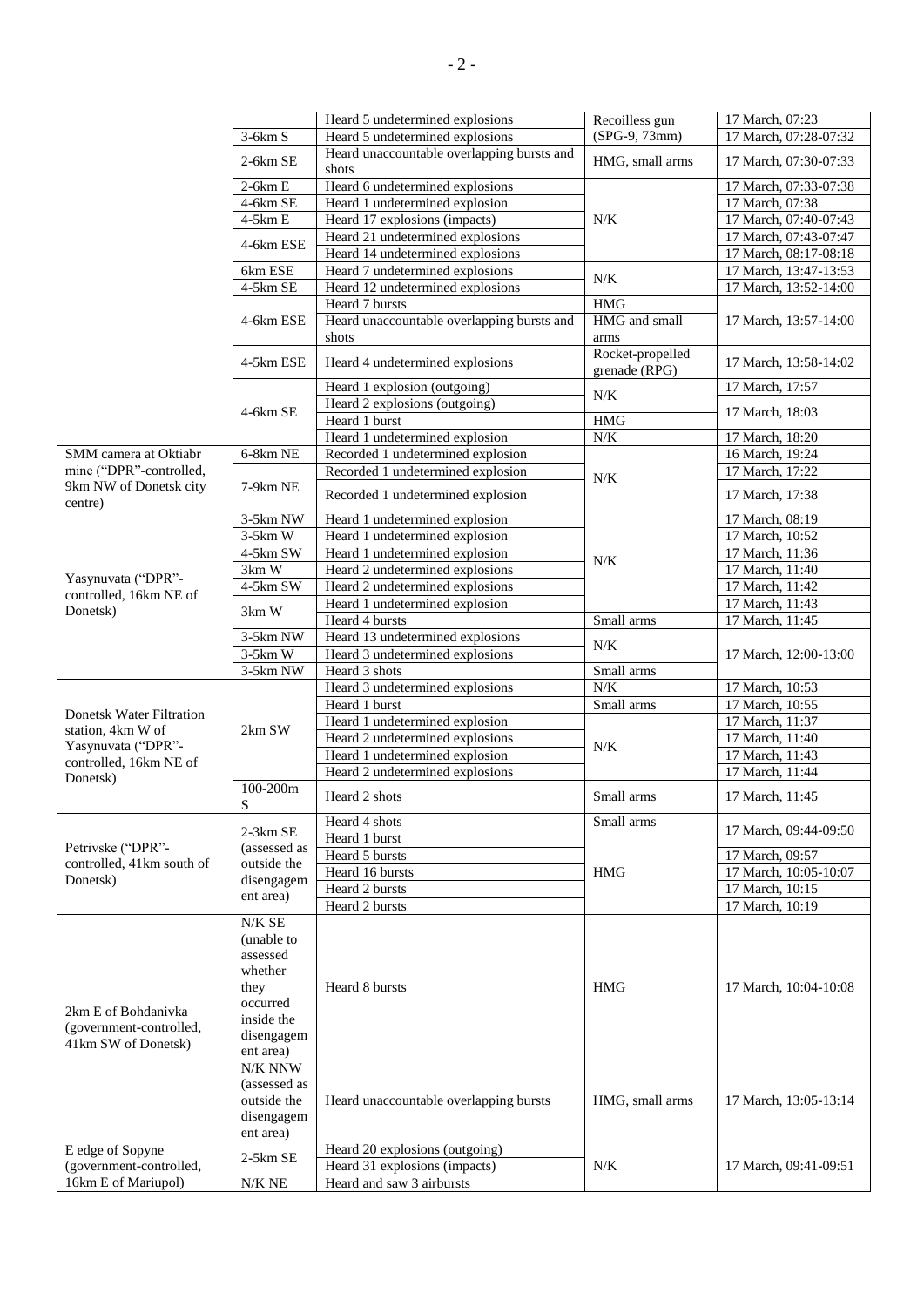|                                                                                    |                                | Heard 1 undetermined explosion                                                                                |                                         | 17 March, 12:00       |
|------------------------------------------------------------------------------------|--------------------------------|---------------------------------------------------------------------------------------------------------------|-----------------------------------------|-----------------------|
|                                                                                    | $3-4km$ NE                     | Heard 4 bursts                                                                                                | Anti-aircraft cannon<br>$(ZU-23, 23mm)$ |                       |
|                                                                                    |                                | Heard 6 bursts                                                                                                | Small arms                              |                       |
| 3km NW of Lebedynske                                                               | 4km ENE                        | Heard 60 undetermined explosions                                                                              |                                         | 17 March, 09:30-10:00 |
| (government-controlled,<br>16km NE of Mariupol)                                    |                                | Heard and saw 10 explosions (outgoing)                                                                        |                                         |                       |
|                                                                                    | $6-7km E$                      | Heard 5 undetermined explosions                                                                               | N/K                                     |                       |
|                                                                                    | 10km S                         | Heard 5 undetermined explosions                                                                               |                                         |                       |
|                                                                                    | $N/K$ NE                       | Heard 3 undetermined explosions                                                                               |                                         | 17 March, 13:45-14:00 |
|                                                                                    |                                | Heard 6 undetermined explosions                                                                               | $N/K$                                   |                       |
| 2km SE of Lebedynske                                                               | N/K NE                         | Heard 5 bursts                                                                                                | <b>HMG</b>                              | 17 March, 10:20-10:57 |
| (government-controlled,                                                            |                                | Heard 1 shot                                                                                                  | Small arms                              |                       |
| 16km NE of Mariupol)                                                               |                                | Heard 3 undetermined explosions                                                                               | $N/K$                                   | 17 March, 12:35-13:00 |
| 1.7 km SW from Kaiutyne                                                            | $N/K \to$<br>$2-4km E$         | Heard 1 burst<br>Heard 50 shots                                                                               | <b>HMG</b>                              |                       |
| ("DPR"-controlled, 47km                                                            |                                |                                                                                                               |                                         | 17 March, 10:35-10:45 |
| NE of Donetsk)                                                                     | 3-6km SW                       | Heard 1 undetermined explosion                                                                                | N/K                                     | 17 March, 10:40       |
| Novohnativka (government-<br>controlled, 40km S of<br>Donetsk)                     | $2-5km$ NE                     | Heard 10 bursts                                                                                               | <b>HMG</b>                              | 17 March, 12:00-12:08 |
| Horlivka ("DPR"-                                                                   | $4-6km N$                      | Heard 5 bursts (3-5 shots each)                                                                               | Small arms                              | 17 March, 11:50       |
| controlled, 39km NE of                                                             | $3-6km$ SW                     | Heard 4 undetermined explosions                                                                               | $N/K$                                   | 17 March, 13:56-14:00 |
| Donetsk)                                                                           |                                |                                                                                                               |                                         |                       |
| 3km N of Hnutove                                                                   | N/K N                          | Heard 20 explosions (outgoing)                                                                                |                                         | 17 March, 11:15-11:20 |
| (government-controlled,<br>20km NE of Mariupol)                                    | $N/K$ NE                       | Heard 20 subsequent explosions (impacts)                                                                      | MLRS (type N/K)                         |                       |
|                                                                                    | $N/K \to$                      | Heard 3 explosions (outgoing)                                                                                 |                                         |                       |
|                                                                                    | 8-10km                         | Heard and saw 7 subsequent explosions                                                                         | N/K                                     | 17 March, 11:47-12:15 |
| NE of Orlivske                                                                     | <b>ENE</b>                     | (impacts)                                                                                                     |                                         |                       |
| (government-controlled,                                                            | N/KSE                          | Heard 3 bursts                                                                                                | Small arms                              |                       |
| 23km NE of Mariupol)                                                               | 8-10km                         | Heard 6 undetermined explosions                                                                               |                                         |                       |
|                                                                                    | <b>NNE</b>                     | Heard and saw 1 explosion (impact)                                                                            | N/K                                     | 17 March, 12:18-12:34 |
|                                                                                    | 6-8km ENE                      | Heard and saw 2 explosions (impacts)                                                                          |                                         |                       |
| Mariupol (government-                                                              | $N/K$ $NE$                     | Heard 15 undetermined explosions                                                                              | N/K                                     | 17 March, 15:15-15:30 |
| controlled, 102km S of<br>Donetsk)                                                 |                                | Heard 22 undetermined explosions                                                                              |                                         | 17 March, 16:10-16:20 |
| SMM camera in Shyrokyne<br>(20km E of Mariupol)                                    | 6-8kmNE                        | Recorded 2 explosions (impacts)                                                                               | N/K                                     | 17 March, 16:25       |
| SMM camera in the Zolote<br>disengagement area                                     |                                | Recorded 2 undetermined explosions<br>(assessed as outside the disengagement area)                            |                                         | 15 March, 21:06       |
| (government-controlled<br>60km NW of Luhansk)                                      | 8km SE                         | Recorded 1 undetermined explosion<br>(assessed as outside the disengagement area)                             |                                         | 15 March, 21:17       |
|                                                                                    | $6.5 \mathrm{km}\ \mathrm{SE}$ | Recorded 1 undetermined explosion<br>(assessed as outside the disengagement area)                             |                                         | 15 March, 21:25       |
|                                                                                    | 8km S                          | Recorded 1 undetermined explosion                                                                             |                                         | 15 March, 21:37       |
|                                                                                    |                                | (assessed as outside the disengagement area)                                                                  | N/K                                     |                       |
|                                                                                    | 4km SSE                        | Recorded 1 undetermined explosion<br>(assessed as outside the disengagement area)                             |                                         | 15 March, 21:53       |
|                                                                                    | 4km S                          | Recorded 1 undetermined explosion<br>(assessed as outside the disengagement area)                             |                                         | 15 March, 22:40       |
|                                                                                    | 4km SSE                        | Recorded 1 undetermined<br>explosion(assessed as outside the<br>disengagement area)                           |                                         | 16 March, 00:45       |
| South of Zolote<br>disengagement area<br>("LPR"-controlled, 60km<br>NW of Luhansk) | $2-3km$ W                      | Heard 2 shots (unable to determine whether<br>they occurred inside the disengagement<br>area)                 | Small arms                              | 17 March, 07:50       |
|                                                                                    | 4km W                          | Heard 1 undetermined explosion (assessed<br>as outside the disengagement area)                                |                                         | 17 March, 09:05       |
|                                                                                    | 0.6km N                        | Heard 1 explosion (impact) and saw a<br>column of smoke rising (assessed as inside<br>the disengagement area) | Artillery (calibre<br>$N/K$ )           | 17 March, 09:11       |
| Kalynove ("LPR"-                                                                   | 3km NW                         | Heard 1 explosion (impact)                                                                                    | Artillery (calibre                      | 17 March, 09:05       |
| controlled, 60km W of<br>Luhansk)                                                  | 10km SE                        | Heard 1 explosion (outgoing)                                                                                  | $N/K$ )                                 | 17 March, 09:08       |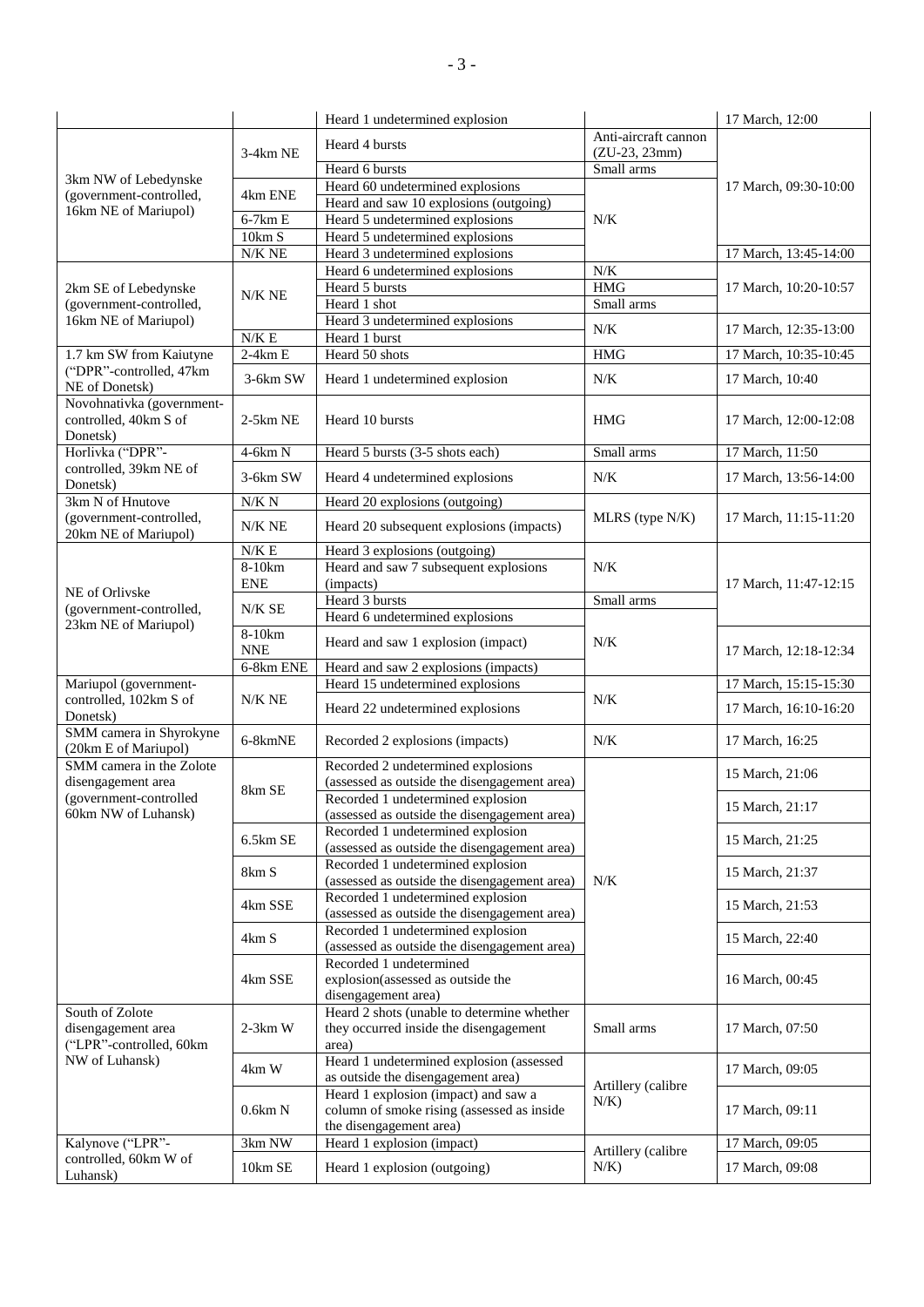| Zolote-5 ("LPR"-controlled,<br>60km W of Luhansk.                        | 10km NW                | Heard 1 undetermined explosion (assessed<br>as outside the disengagement area)                                 | N/K                        | 17 March, 09:05       |
|--------------------------------------------------------------------------|------------------------|----------------------------------------------------------------------------------------------------------------|----------------------------|-----------------------|
| outside the disengagement<br>area)                                       |                        | Heard 1 undetermined explosion (unable to<br>determine whether they occurred inside the<br>disengagement area) | N/K                        | 17 March, 09:15       |
|                                                                          | 5km W                  | Heard 1 undetermined explosion (unable to<br>determine whether they occurred inside the<br>disengagement area) | N/K                        | 17 March, 09:27       |
|                                                                          | $5-10km$<br><b>WSW</b> | Heard 1 undetermined explosion (assessed<br>as outside the disengagement area)                                 | N/K                        | 17 March, 11:35       |
| Kalynove-Borshchuvate<br>("LPR"-controlled, 61km                         | $3km$ W                | Heard 1 explosion (impact)                                                                                     | Mortar (calibre<br>$N/K$ ) | 17 March, 10:07       |
| W of Luhansk)                                                            |                        | Heard 4 bursts                                                                                                 | Small arms                 |                       |
| Yuzhna-Lomuvatka<br>("LPR"-controlled, 60km<br>W of Luhansk)             | 1km SW                 | Heard 200 shots (assessed as a live-fire<br>exercise)                                                          | Small arms                 | 17 March, 11:03-11:15 |
| Sentianivka (formerly<br>Frunze, "LPR"-controlled,<br>44km W of Luhansk) | $5-6km$<br><b>NNE</b>  | Heard 1 undetermined explosion                                                                                 | N/K                        | 17 March, 11:14       |
| Popasna (government-<br>controlled, 69km W of<br>Luhansk)                | 4km SE                 | Heard 1 undetermined explosion                                                                                 | N/K                        | 17 March, 11:35       |
| Nyzhnie (government-                                                     | 7-8km SE               | Heard 1 undetermined explosion                                                                                 |                            | 17 March, 11:36       |
| controlled, 56km NW of<br>Luhansk)                                       | $4-5km S$              | Heard 1 undetermined explosion                                                                                 | N/K                        | 17 March, 11:43       |
| 2km S of Staryi Aidar<br>(government-controlled,<br>20km NW of Luhansk)  | 10km SW                | Heard 2 undetermined explosions                                                                                | N/K                        | 17 March, 12:50       |